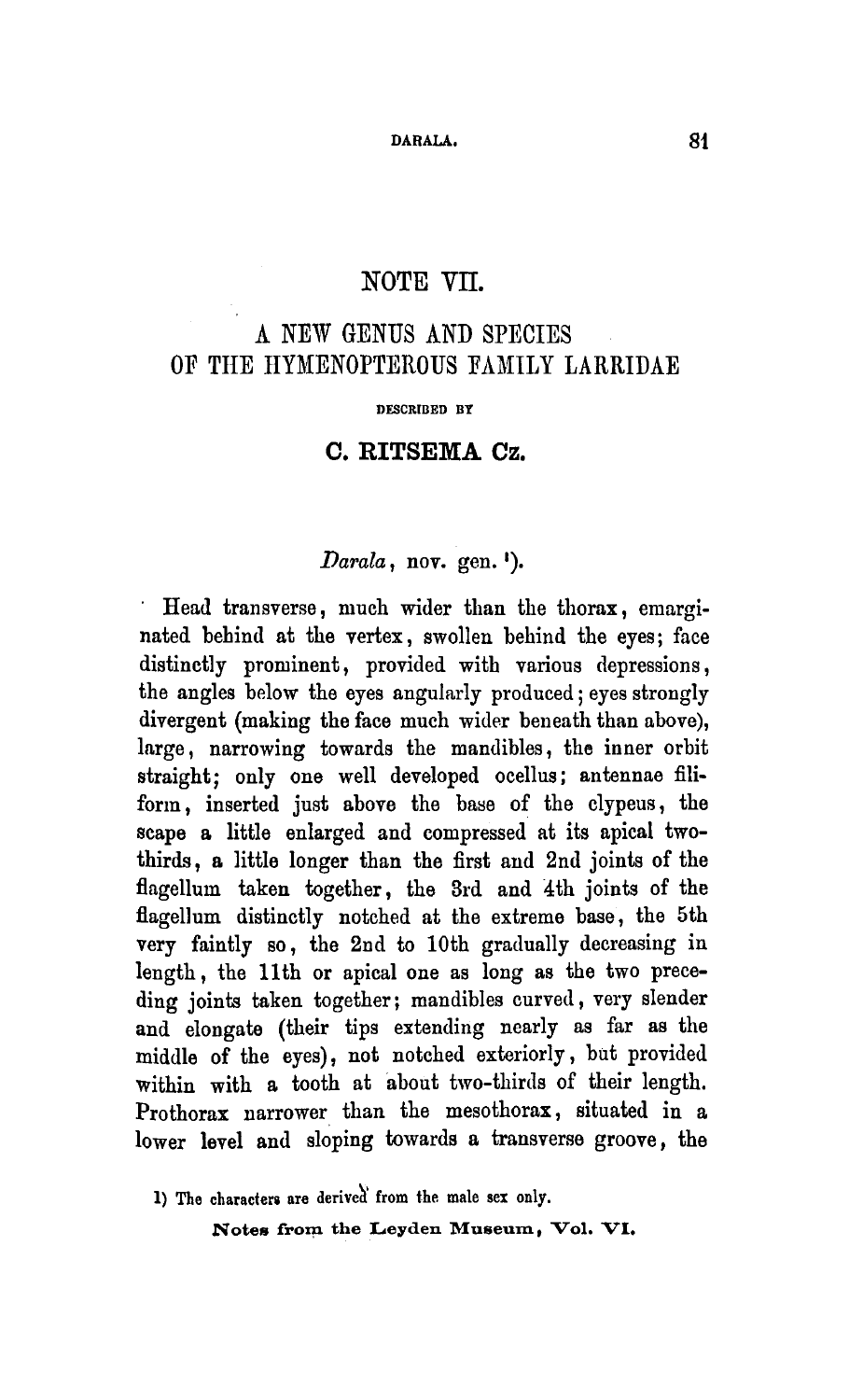### 82 DARALA.

posterior margin sub-angularly bent backwards; mesothorax very convex; metathorax sub-elongate, about as broad as long, sloping towards the truncation; the metanotum bordered laterally by <sup>a</sup> sharp ridge which ends in <sup>a</sup> short tooth. Intermediate tibiae with <sup>a</sup> single spine at the apex. Anterior wings with one marginal cell, truncated and appendiculated at its apex, and three submarginal cells, the first <sup>a</sup> little longer than the two following united, the second, which receives both recurrent nervures before the middle of the base, narrowed towards the marginal cell, the third lunate. Abdomen short, broadly ovate, very convex especially at the base, considerably smaller than the thorax, petiolate, the petiole however very short.

This genus, which in many respects agrees with  $La$ rada, may at once be distinguished by the want of the notch on the outside of the mandibles, by the shape of the metathorax and that of the abdomen, etc.

## Darala Schlegelii, nov. spec.  $\sigma$ .

Length 11 mm., that of the forewings 9 mm. - Black; the mandibles (with the exception of the base), the hindlegs (with the exception of the coxae and trochanters, the outside of the tibiae and the three apical joints of the tarsi')), and the extreme tip of the abdomen, ferruginous. Wings hyaline with <sup>a</sup> coppery iridescence and with two dark fuscous clouds: one along the costa, the other occupying the marginal cell (its closed appendix inclusive), the 2nd and 3rd submarginal cells leaving however their base free, and the space between the curved hind margin of the 3rd submarginal cell and the base of the marginal cell and its appendix; the tegulae and nervures dark fuscous, the stigma pale yellow.

Face (the front- or lower margin of which is bisinuate) and mandibles shining, thinly covered with short pale

1) The metatarsus has a blackish tinge.

Notes from the Leyden Museum, Vol. VI.